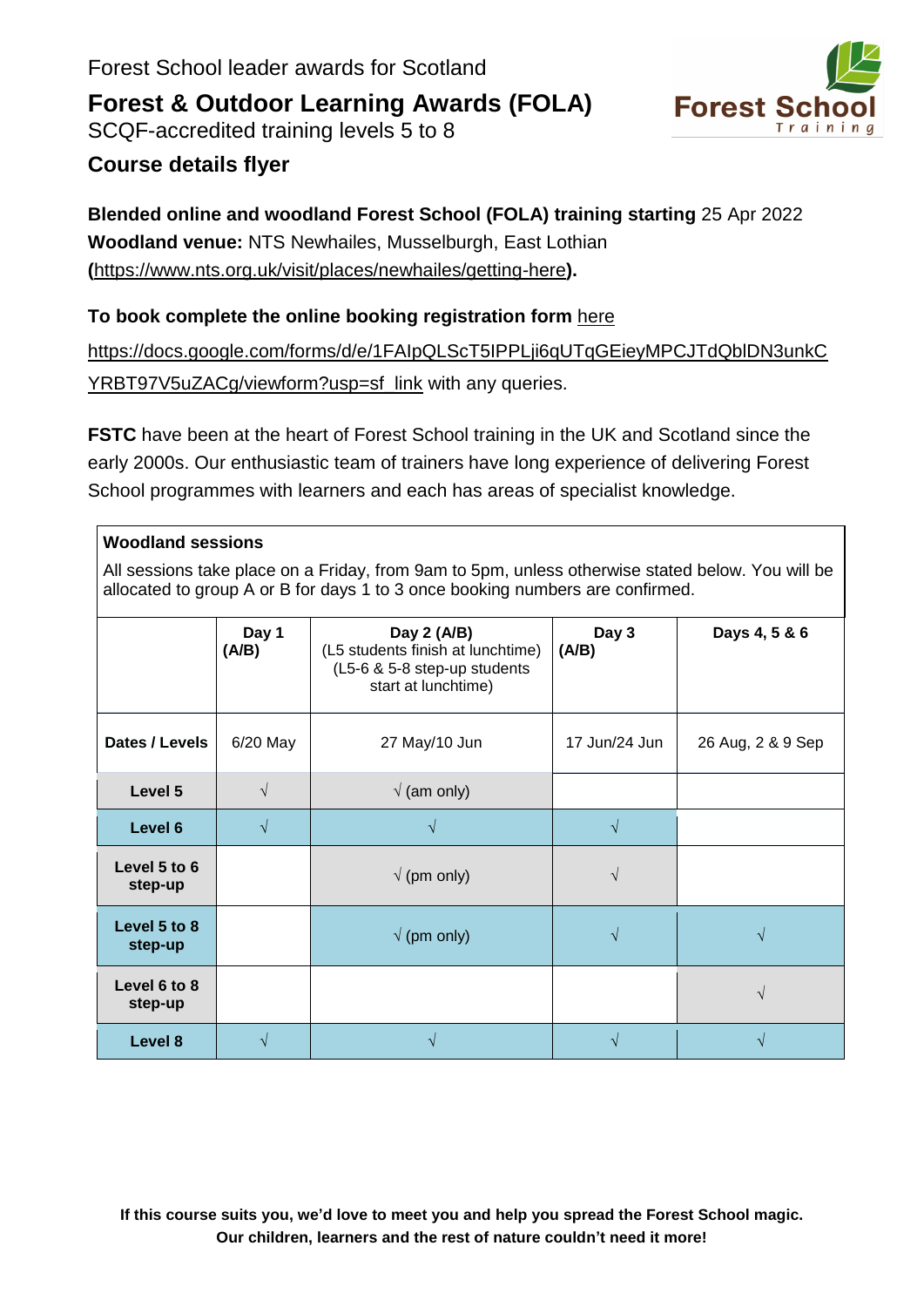

SCQF-accredited training levels 5 to 8

| <b>Online seminars (via Zoom)</b><br>All sessions take place on Monday evenings and start at 6pm, unless otherwise stated below |                          |                        |                        |                        |                                 |  |  |  |  |
|---------------------------------------------------------------------------------------------------------------------------------|--------------------------|------------------------|------------------------|------------------------|---------------------------------|--|--|--|--|
|                                                                                                                                 | <b>Tech test</b>         | <b>Course launch</b>   | <b>Seminar 1</b>       | <b>Seminar 2</b>       | Seminars 3 & 4                  |  |  |  |  |
| Dates /<br><b>Levels</b>                                                                                                        | 21 Mar<br>(6 to 7<br>pm) | 25 Apr<br>$(6-8.30pm)$ | 16 May<br>$(6-8.30pm)$ | 13 Jun<br>$(6-8.30pm)$ | 22 Aug & 19 Sep<br>$(6-8.30pm)$ |  |  |  |  |
| Level 5                                                                                                                         |                          |                        |                        |                        |                                 |  |  |  |  |
| Level 6                                                                                                                         |                          |                        |                        |                        |                                 |  |  |  |  |
| Level 5 to<br>6 step-up                                                                                                         |                          |                        |                        |                        |                                 |  |  |  |  |
| Level 5 to<br>8 step-up                                                                                                         |                          |                        |                        |                        |                                 |  |  |  |  |
| Level 6 to<br>8 step-up                                                                                                         |                          |                        |                        |                        |                                 |  |  |  |  |
| Level 8                                                                                                                         |                          |                        |                        |                        |                                 |  |  |  |  |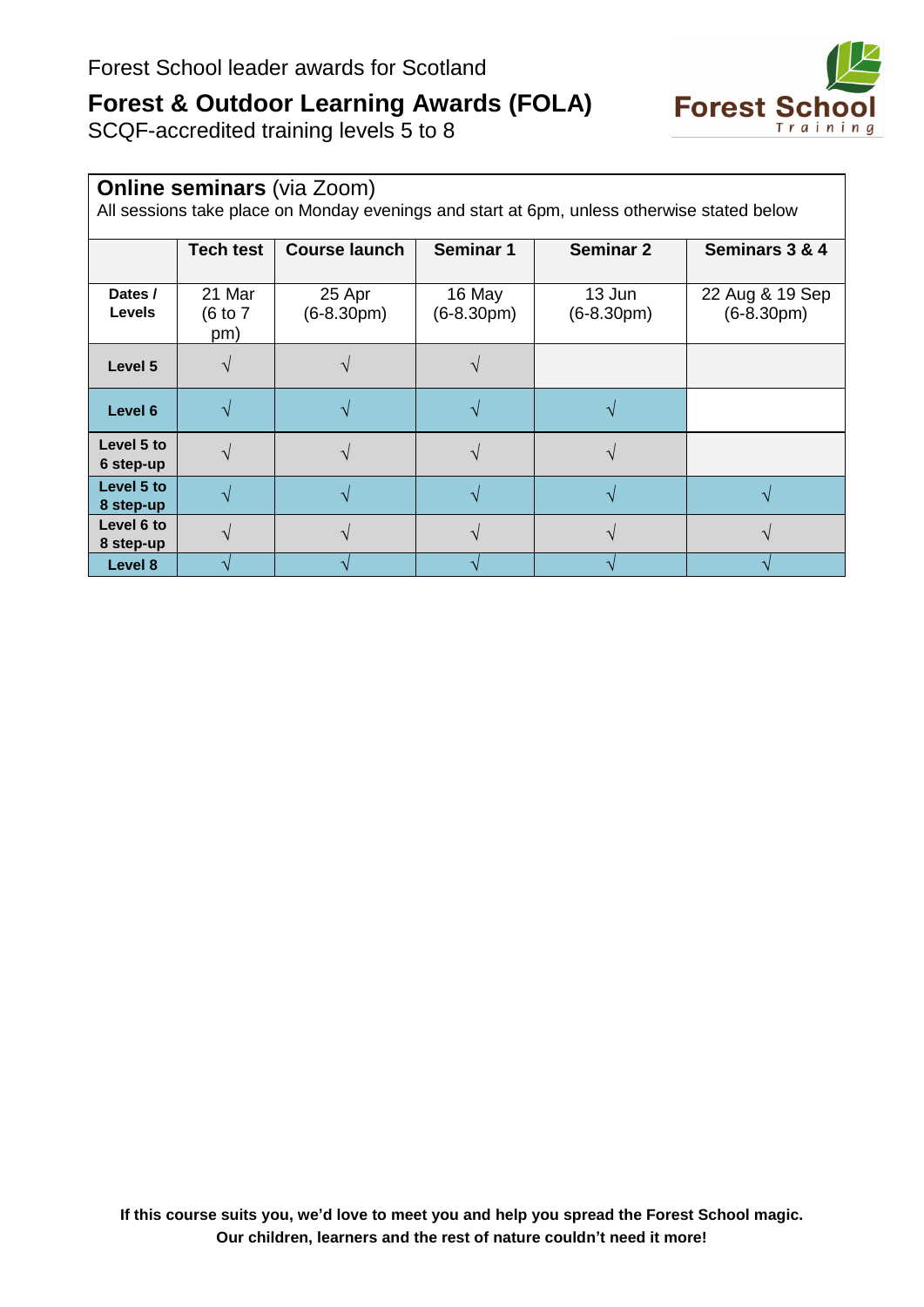SCQF-accredited training levels 5 to 8



### **More about online study element (accessed through** <https://fstcscotland.gurucan.com/>**)**

Our self-paced study programme allows you to access and revisit the materials needed to prepare for online seminars whenever you like!

The programme is organised into modules. Each module contains a number of short lessons. Each lesson begins with a pre-recorded video, supported by handouts, links and other sources of information that we think might help you. You chose what to engage with, and how. This enables you to take a more flexible approach to your own learning, and to fit it in with your life and prior experience in the way that suits you best.

There are a few short 'required exercises' in each module that you will need to do to prepare for the online seminar that ends each module. These exercises allow all of your training group to fully take part in the seminars together and support each other as fellow students. Some of your coursework can be assessed through this participation if you choose. Self-paced video time and required exercise preparation time usually amounts to about 5 hours work over three weeks.

### **Summary of timings**

- Woodland sessions <sup>=</sup> <sup>9</sup> am to <sup>5</sup> pm
- Tech test =  $6 \text{ pm-7 pm}$
- Course launch & seminar sessions <sup>=</sup> 6pm-8.30pm
- Online study lessons (self-paced) <sup>=</sup> before each seminar
- Practical experiences (organised by you) as follows:
	- $\circ$ L5 = observe a Forest School session after completing Seminar 1 and your final training session in the woodland
	- L6 = assist on 3 Forest School sessions after completing Seminar 2 and your final training session in the woodland
	- $\circ$  L8 = lead on 8 Forest School sessions after completing Seminar 4 and your final training session in the woodland
- First Aid training (Level 8 only) = before starting to lead your 8 sessions of Forest School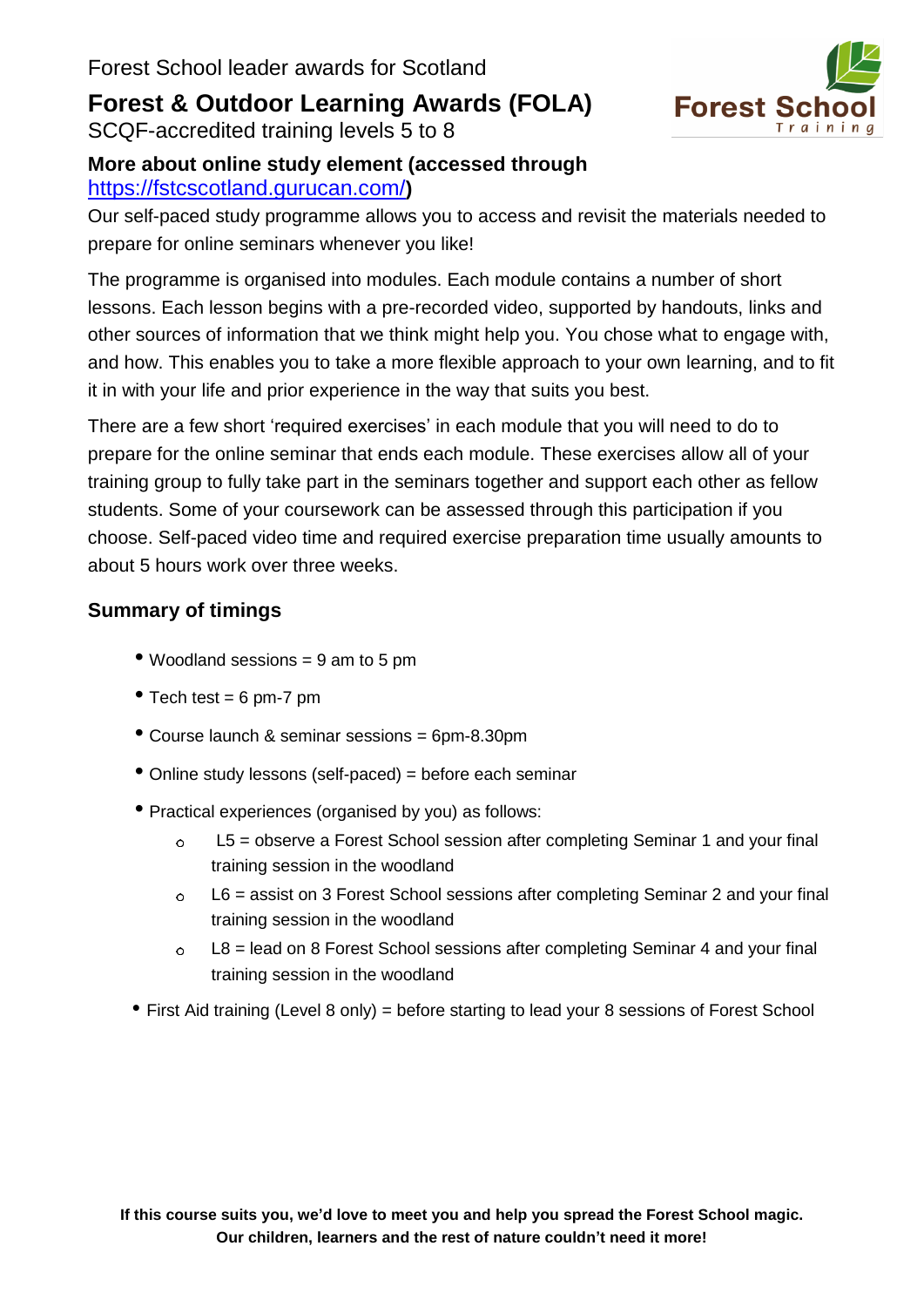

SCQF-accredited training levels 5 to 8

| <b>Estimated course commitment &amp; costs</b> |                                    |                          |                                      |                                             |                       |                   |  |
|------------------------------------------------|------------------------------------|--------------------------|--------------------------------------|---------------------------------------------|-----------------------|-------------------|--|
| <b>SCQF level</b>                              | <b>Online</b><br>seminar<br>hours* | Self-paced<br>video time | <b>Woodland</b><br>sessions<br>hours | <b>Remain</b><br>ing self<br>study<br>hours | <b>Total</b><br>hours | <b>Total cost</b> |  |
| Level 5                                        | 5.5                                | $\overline{2}$           | 12                                   | 29                                          | 48                    | $£451 + VAT$      |  |
| Level 5 to 6<br>step up                        | 8                                  | 3.5                      | 12                                   | 24.5                                        | 48                    | $£525 + VAT$      |  |
| Level 5 to 8<br>step up                        | 13                                 | $\overline{7}$           | 36                                   | 119                                         | 168                   | $£1076 + VAT$     |  |
| Level 6                                        | 8                                  | 3.5                      | 24                                   | 24.5                                        | 60                    | $£745 + VAT$      |  |
| Level 6 to 8<br>step-up                        | 8                                  | 3                        | 24                                   | 88                                          | 120                   | £880 + VAT        |  |
| Level 8                                        | 13                                 | 7                        | 48                                   | 112                                         | 180                   | $£1210 + VAT$     |  |

**\*Note for online sessions:** The seminars are not recorded. We expect you to attend in person to allow you to be fully involved in group discussions and assessments. You will be responsible for making up the missed content in your own time.

### **FAQs**

### **Q: Are there any hidden costs?**

FSTC prices are fully inclusive of all course costs, including: qualification registration & certification, marking & moderation, administration, course support resources plus access to our online study support resources, and tutor support. We do not charge for late submission of work (unless the submission date has gone beyond what is required by our moderators). For level 8 students, there is a 45p per mile charge for delivery assessments outwit a 30-mile radius of the nearest available assessor. Discretionary charge for travel time above 1.5 hrs round trip at £25/hour. A video assessment option is available for candidates where additional assessment charges would be prohibitive.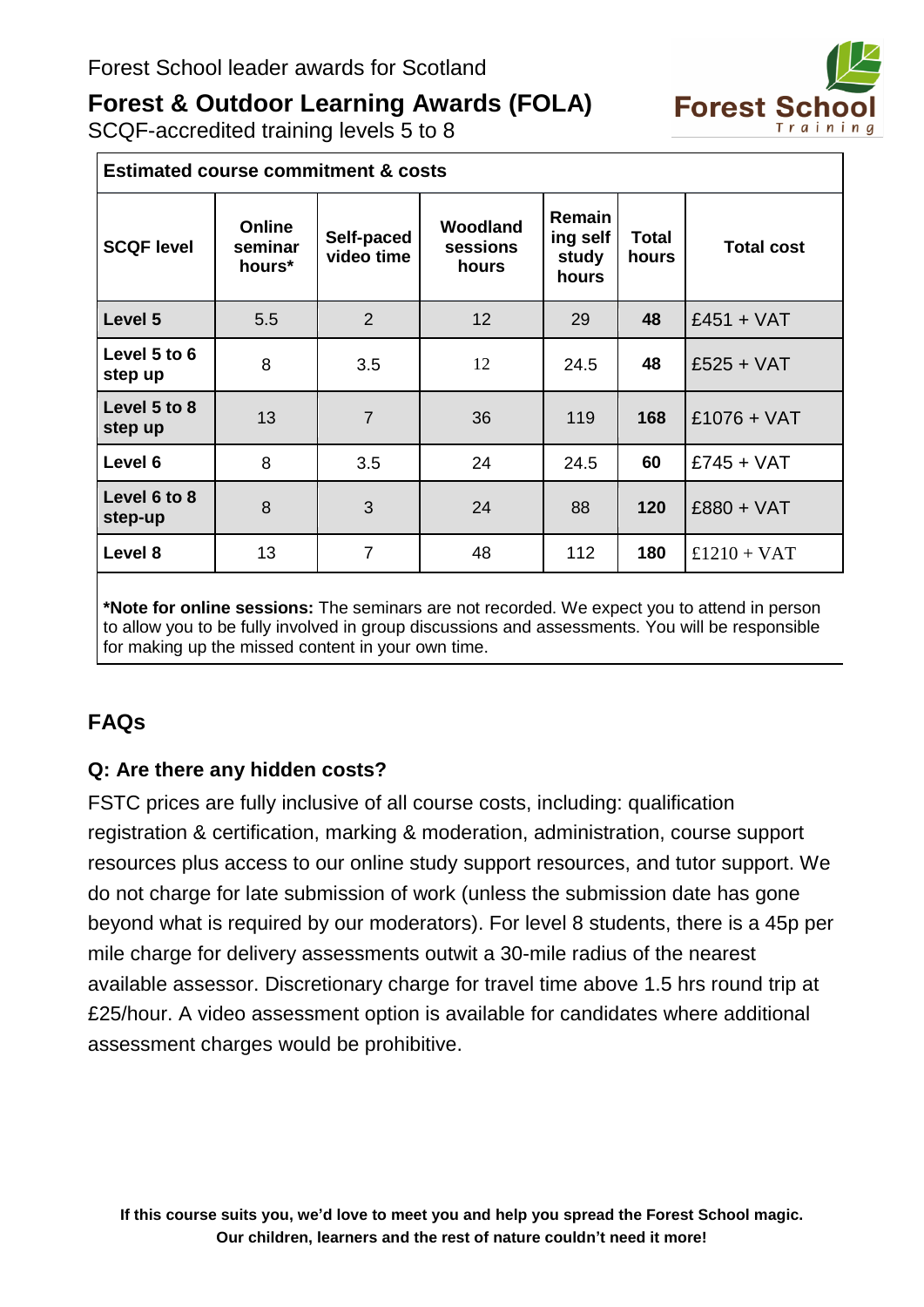SCQF-accredited training levels 5 to 8

### **Q: Are there any other costs to think about?**

Level 8 students will need to hold an appropriate 16-hour Outdoor First Aid certificate before leading their 8 sessions of Forest School (after Module 4). This is not part the FOLA course and will need to be sourced and paid for separately. They are currently around £150 plus VAT.

Students will also need to ensure they are adequately insured to run Forest School activities before leading their 8 sessions. This will need to be arranged separately, if not already covered by an employer.

### **Q: I don't know what level I should do. How can I find out more?**

**A:** The criteria for each level can be found in the Qualification Information document on our bookings page at [www.forestschooltraining.co.uk](http://www.forestschooltraining.co.uk/training/fs-training-dates-booking/)

### **Q: I have lots of experience as an outdoor educator or teacher. Do I still have to start at Level 5?**

**A:** Yes. The course grows in depth as it progresses, so the content at Level 5 forms the foundation of your journey to Levels 6 or 8.

### **Q: I would like to do Level 5 (or 5-6 / 5-8 step-up). I am confused about why the woodland Day 2 is a half day for me.**

**A:** The level 5 course content is covered in the morning session. Level 6 content begins after lunch. To keep course cost lower for participants, we decided to run them on the same day rather than have two separate half days.

### **Q: What do I need for the online Zoom sessions?**

You need an online device of some kind with a send and receive video camera and an ability hear the audio. A microphone is also essential. We do not recommend using mobile phones or tablets as you may lack some of the tore required functions. Find more information here [https://support.zoom.us/hc/en-us/articles/201362023-](https://support.zoom.us/hc/en-us/articles/201362023-Zoom-system-requirements-Windows-macOS-Linux) [Zoom-system-requirements-Windows-macOS-Linux.](https://support.zoom.us/hc/en-us/articles/201362023-Zoom-system-requirements-Windows-macOS-Linux)